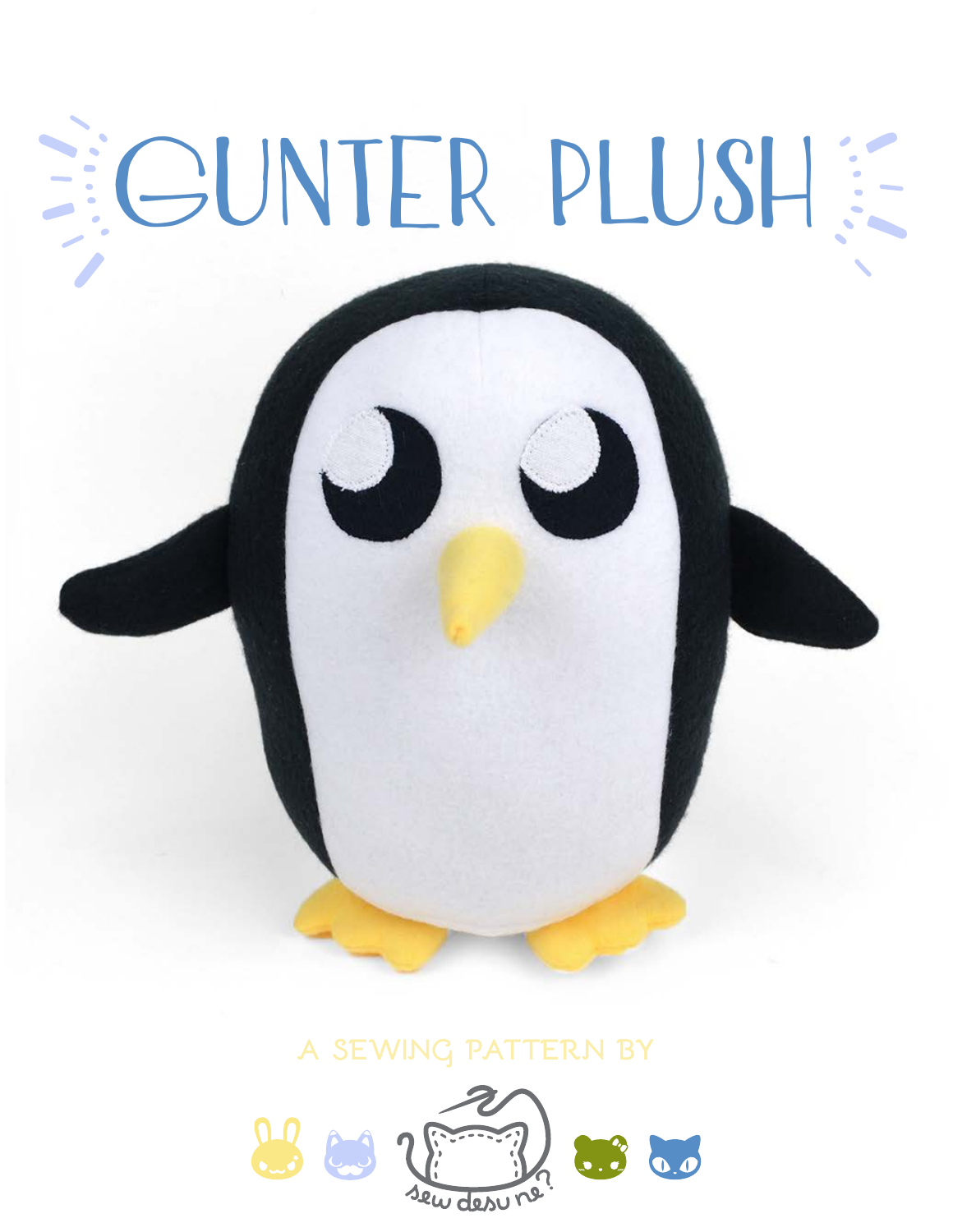gunter plush .<br>SEWING TUTORIAL



This project is a huggable little plush made to look like Gunter, the mischievous little penguin and the Ice King's buddy from Adventure Time. It features little wings and feet, a pointy beak, and adorable eyes.

## $\Box$

Pretty easy to handle except for some curved sewing and a good deal of hand sewing.

makes:

one plush that's about 6" long, 6" wide, and 9" tall

# **materials & tools**

| • 1/3 yd. of black fleece<br>$\cdot$ 1/3 yd. or 12" $\times$ 12" scrap of white<br>fleece | • Matching sewing thread<br>• Basic sewing tools (sewing machine,<br>scissors, iron, needles, pins, fabric |
|-------------------------------------------------------------------------------------------|------------------------------------------------------------------------------------------------------------|
| $\cdot$ 10" $\times$ 10" scrap of yellow fleece<br>• Batting                              | marker, seam ripper)                                                                                       |
| • Poly pellets (optional; see step 10)                                                    |                                                                                                            |
| · Appliqué supplies:                                                                      |                                                                                                            |
| $\cdot$ 5" $\times$ 2" scrap of white applique<br>fabric                                  |                                                                                                            |
| • $2" \times 3"$ scrap of black appliqué                                                  |                                                                                                            |
| fabric                                                                                    |                                                                                                            |
| • $4" \times 3"$ scrap of light or heavy-                                                 |                                                                                                            |
| weight fusible web                                                                        |                                                                                                            |
|                                                                                           |                                                                                                            |
|                                                                                           |                                                                                                            |
|                                                                                           |                                                                                                            |
|                                                                                           |                                                                                                            |
|                                                                                           |                                                                                                            |

### **before you begin:**

- **1.** Print out the project pattern, pages 11-14
- **2.** Assemble the pattern pieces by lining up the page markings (A1 to A2, B3 to B4, and so on)
- **3.** Lay out the pattern pieces on your fabric and cut them out
- **4.** Mark the fabric pieces with the guidelines from the pattern

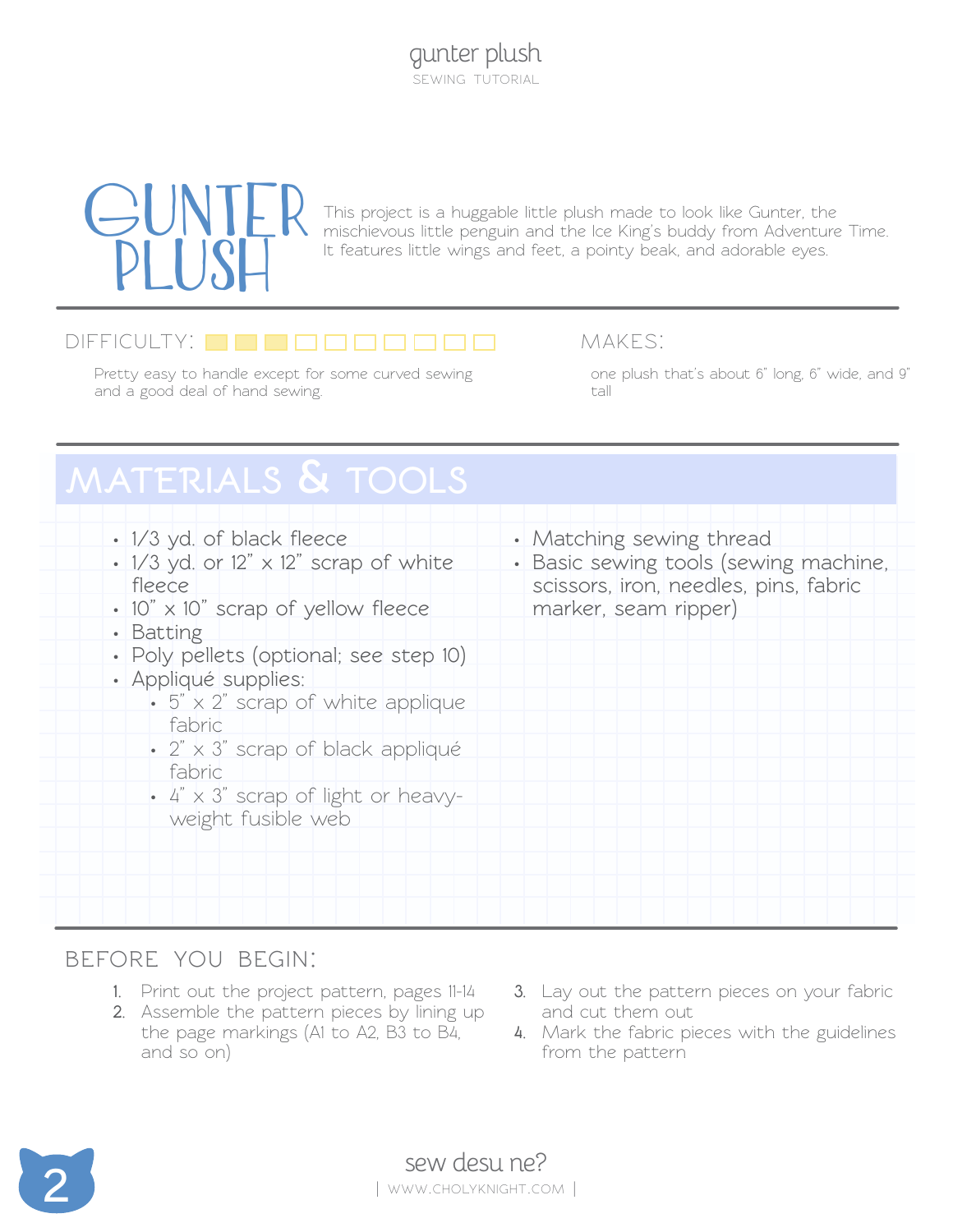#### gunter plush **SEWING TUTORIAL**



Like with most of my projects, first you start off with the appliqué. Trace the appliqué outlines onto your fusible web and fuse them it to your appliqué fabric. Cut out the shapes, then fuse the fabric shapes to Gunter's face. Follow the guidelines shown in the paper pattern to get the right placement, then iron them. If you used lightweight fusible web you'll need to sew the pieces in place as well. I did a zigzag stitch around the edges. But if you used heavy duty fusible web you don't need to do any sewing. Like with most of my<br>projects, first you start with the appliqué. Trace<br>the appliqué outlines ont<br>your fusible web and fuse<br>them it to your appliqué fabric<br>Cut out the shapes to Gunter's<br>face. Follow the guidelines sho<br>in



Next up is to sew the dart at the top of Gunter's head. Fold the face piece in half lengthwise to match up the diagonal lines that form the "legs" of the dart. Sew along

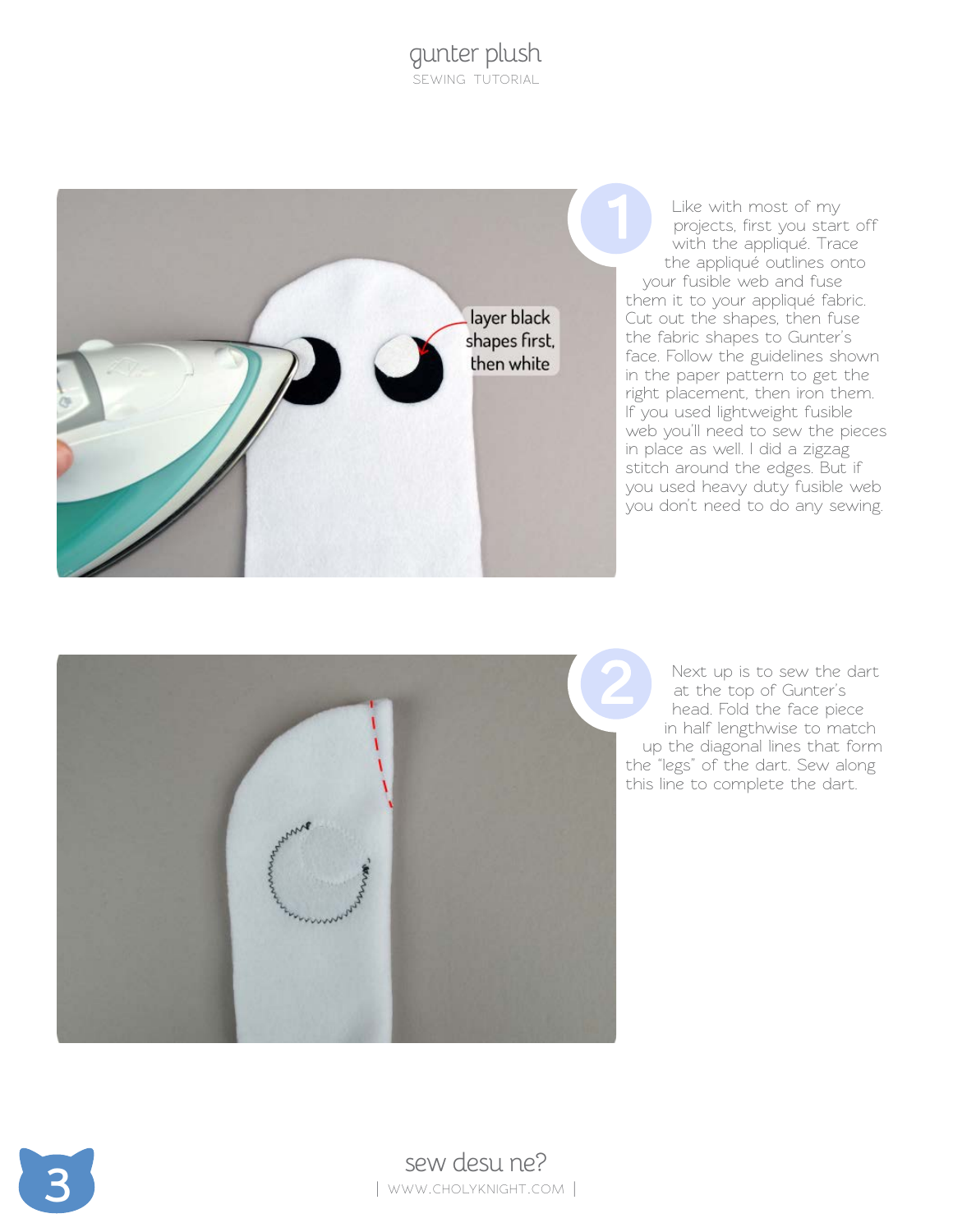To wrap around the top of Gunter's head we need the top front pieces. Align those together, matching up the short straight edge and sew them along this edge. Press the seam open when complete.



When you open up the top front pieces, you should see a nice little opening for Gunter's face to fit. Stretch that inner edge around the white piece, matching up the ends and the middle seam with the dart (as in step 2). When all pinned, sew the pieces together.





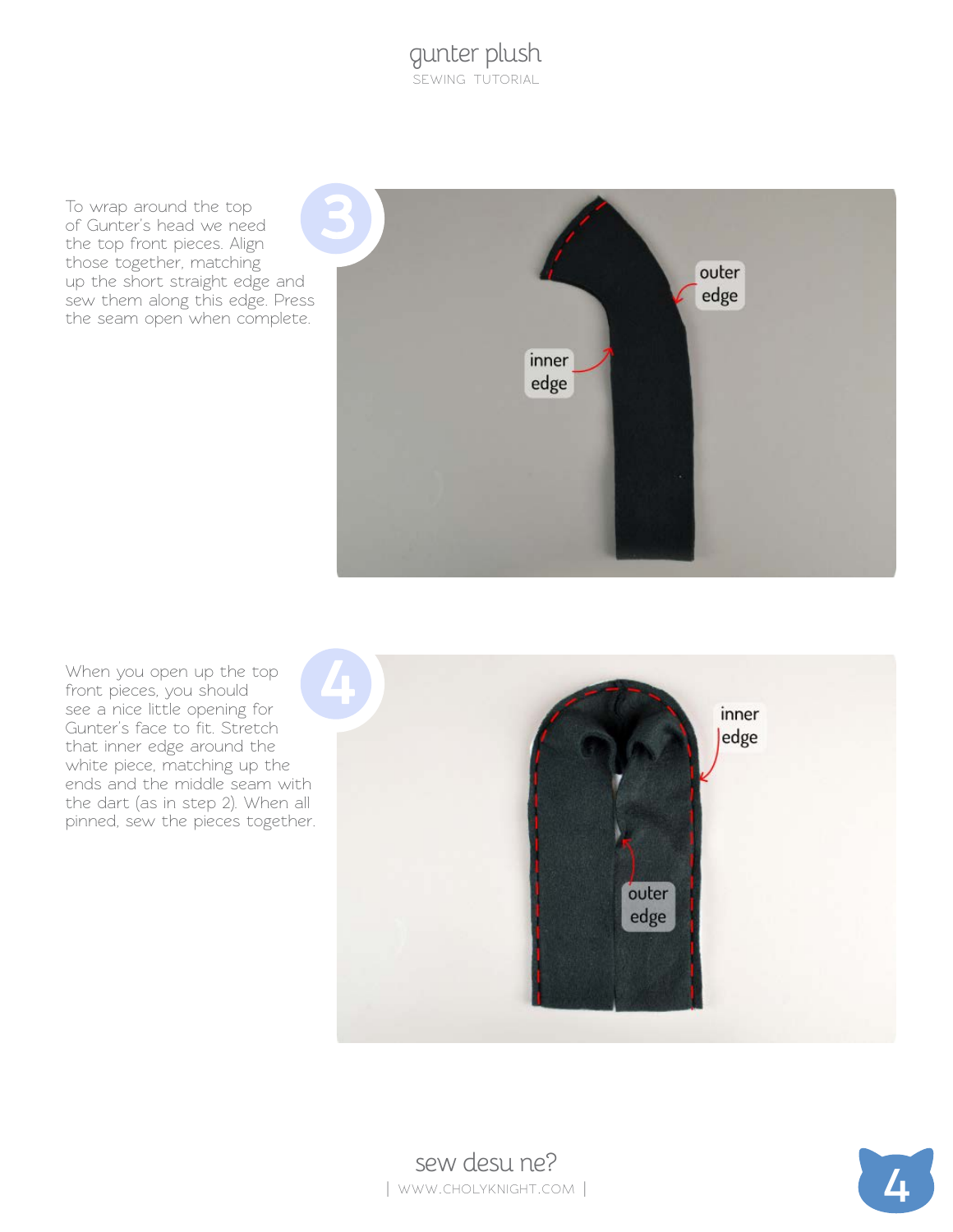

We're about to add the other side, but before that we need Gunter's wings. Align two of the wing pieces together with right sides facing, then sew around the shape leaving the straight edge open for turning right side out. Turn the wing right side out when finished.



Once the wings are done, baste them in place to Gunter's front where the guidelines indicate on the pattern.

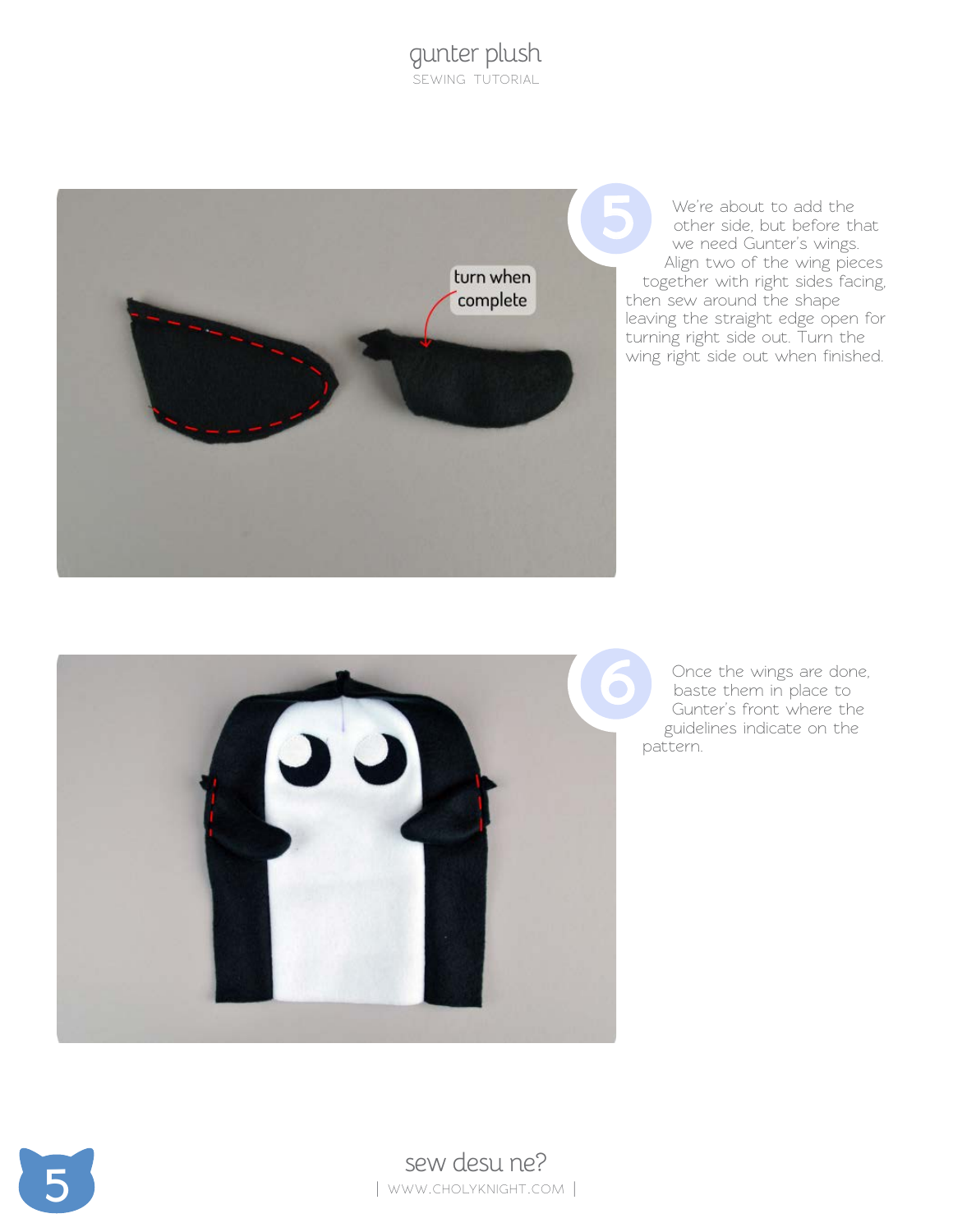Now for the back! To form the back piece, fold the back in half lengthwise with right sides together, matching up all the edges. The curved edge right above the fold is kind of like a large dart, we're going to sew that the same way as we did in step 2.



Now we can finally attach the back to the front. Line up the two pieces matching up the curved raw edges and pin them together. The bottom corners and middle seams should match up, ideally. When it's all pinned, sew the two pieces in place. Be sure to leave an opening near the bottom (beneath the wing) for turning right side out later.



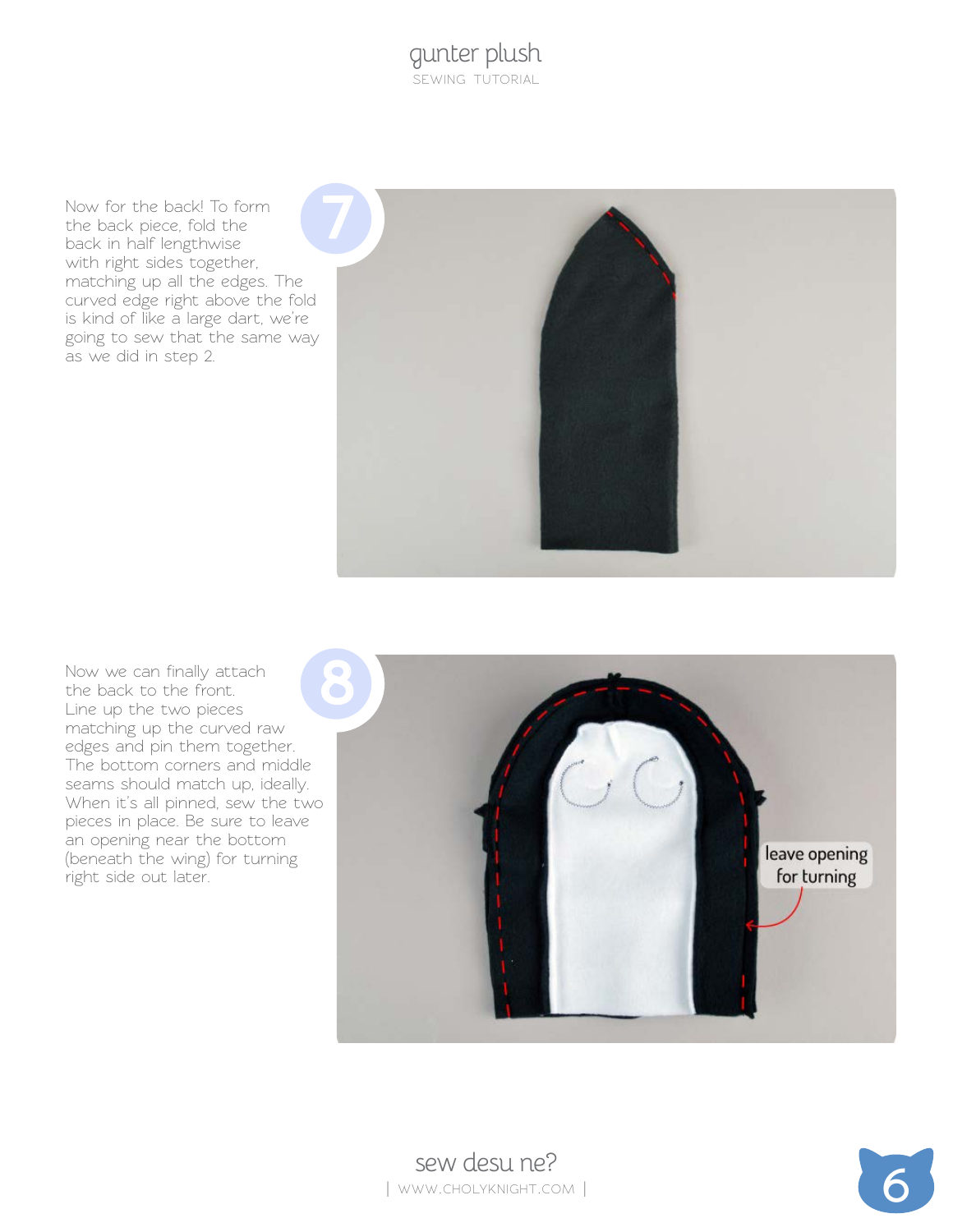

Now to add the bottom. To make sure it's rightly aligned on the oval, you'll want to make sure the side seams (where the front meets the back) line up where the circle markings are on the paper pattern. Other than that, pin it in place all the way around and then sew. The stretchiness of the fleece should help you get around the curves without any puckers.



Turn Gunter right side out and now we can finally stuff him up! I wanted some insurance to be sure that he stood up on his own, so I put a few spoonfuls of plastic pellets in his bottom and then filled the rest with batting. Be sure to stuff him really firmly with batting to get a nice round shape and make the most of the stretchiness of the fleece.

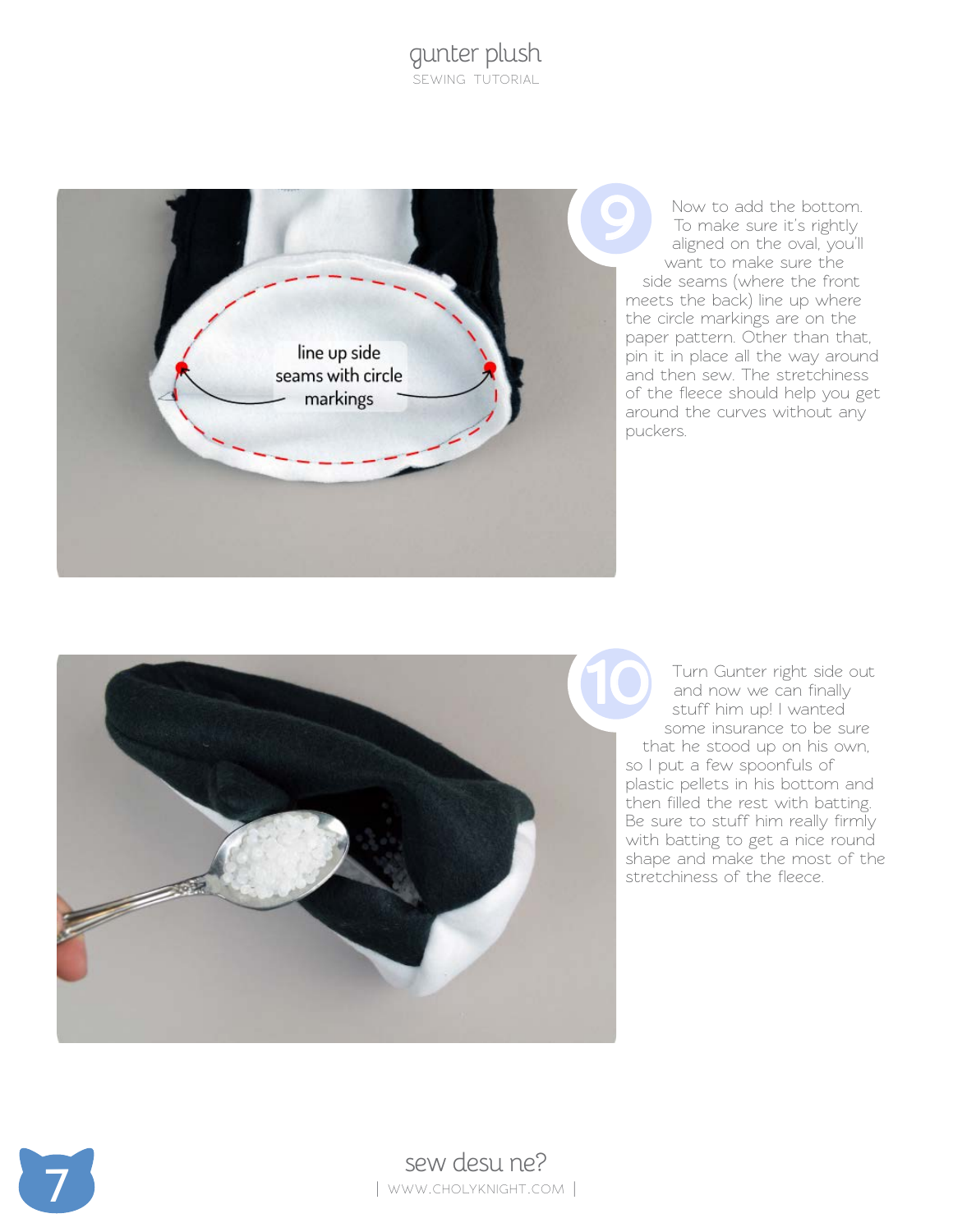When he's all stuffed, sew Gunter up by tucking in the seam allowances in the opening and sewing it closed with a ladder stitch.



Now he needs a nose. Take the beak piece and fold it in half, matching up the diagonal edges. Sew down this triangle shape to start the beak. Turn the piece right side out and poke the end with a chopstick or something similar so it looks nice and sharp.

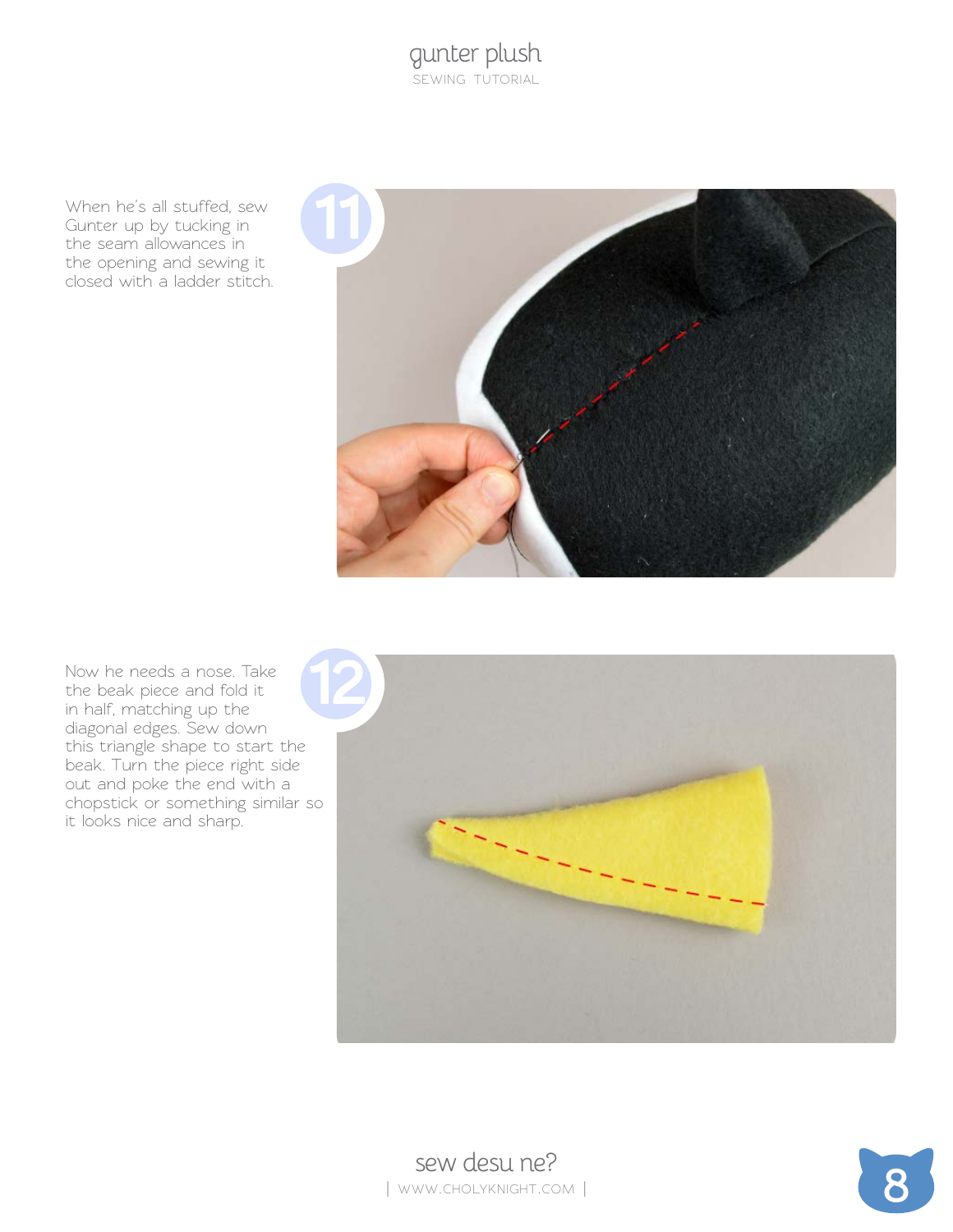

Stuff the beak lightly so it retains its conical shape. Run a hand-sewn gathering stitch around the opening of the beak and cinch it up to bring in the edges.



While the edges are tucked in like that, sew the beak to the front of Gunter where the pattern guidelines indicate using a ladder stitch.



**9** sew desu ne?<br>
I WWW.CHOLYKNIGHT.CO | www.cholyknight.com |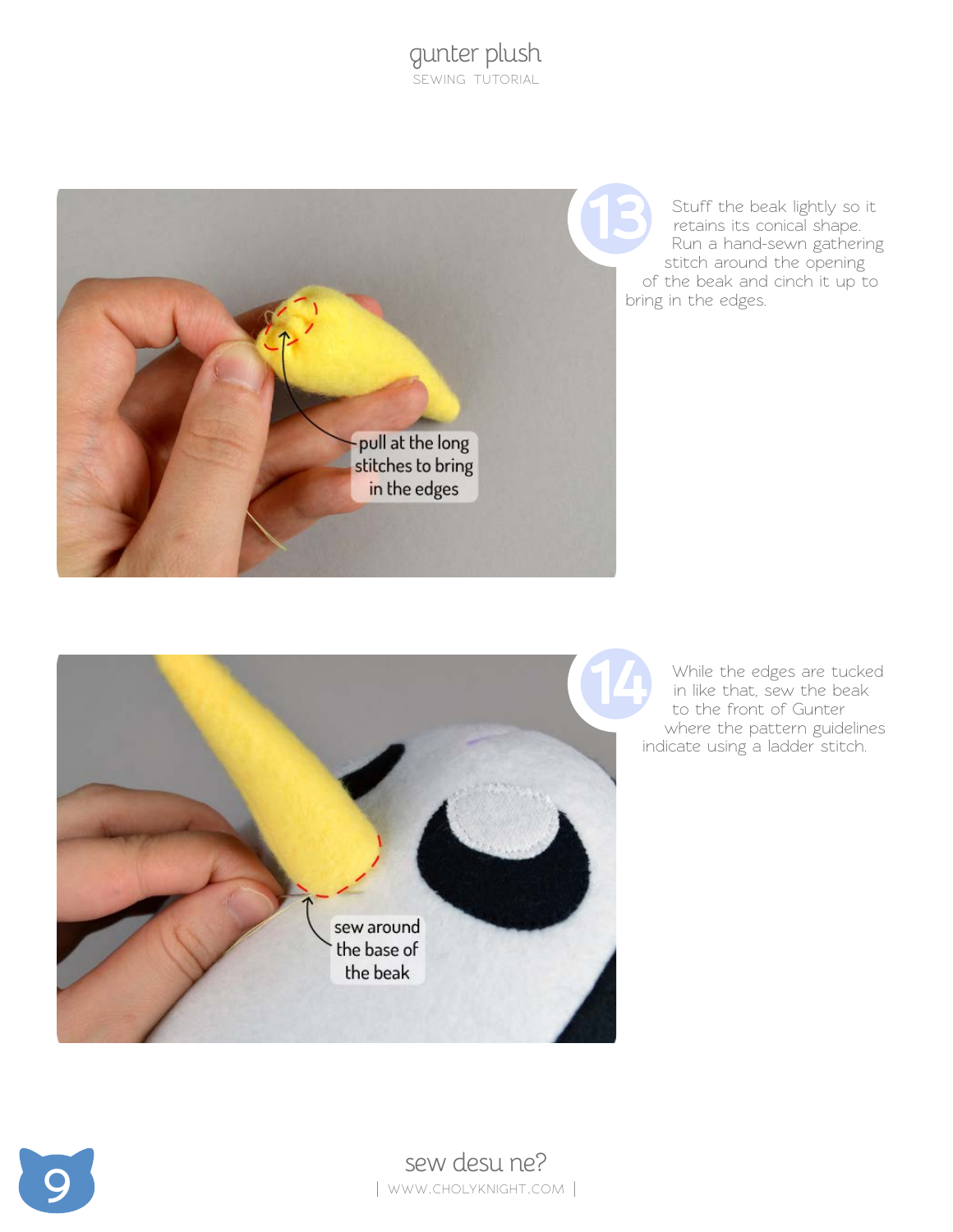Onto the feet! To make these, sew two feet pieces together with right sides facing, all the way around the perimeter. To turn the pieces, cut a small 1" or so hole around the heel area. Clip and trim the curves (especially near the toes) and turn the feet right side out.



Align the feet around the bottom of Gunter according to the pattern guidelines. Ladder stitch them in place around the heel area, going around the cut you made in the previous step. This is so that his toes remain free and floppy :B



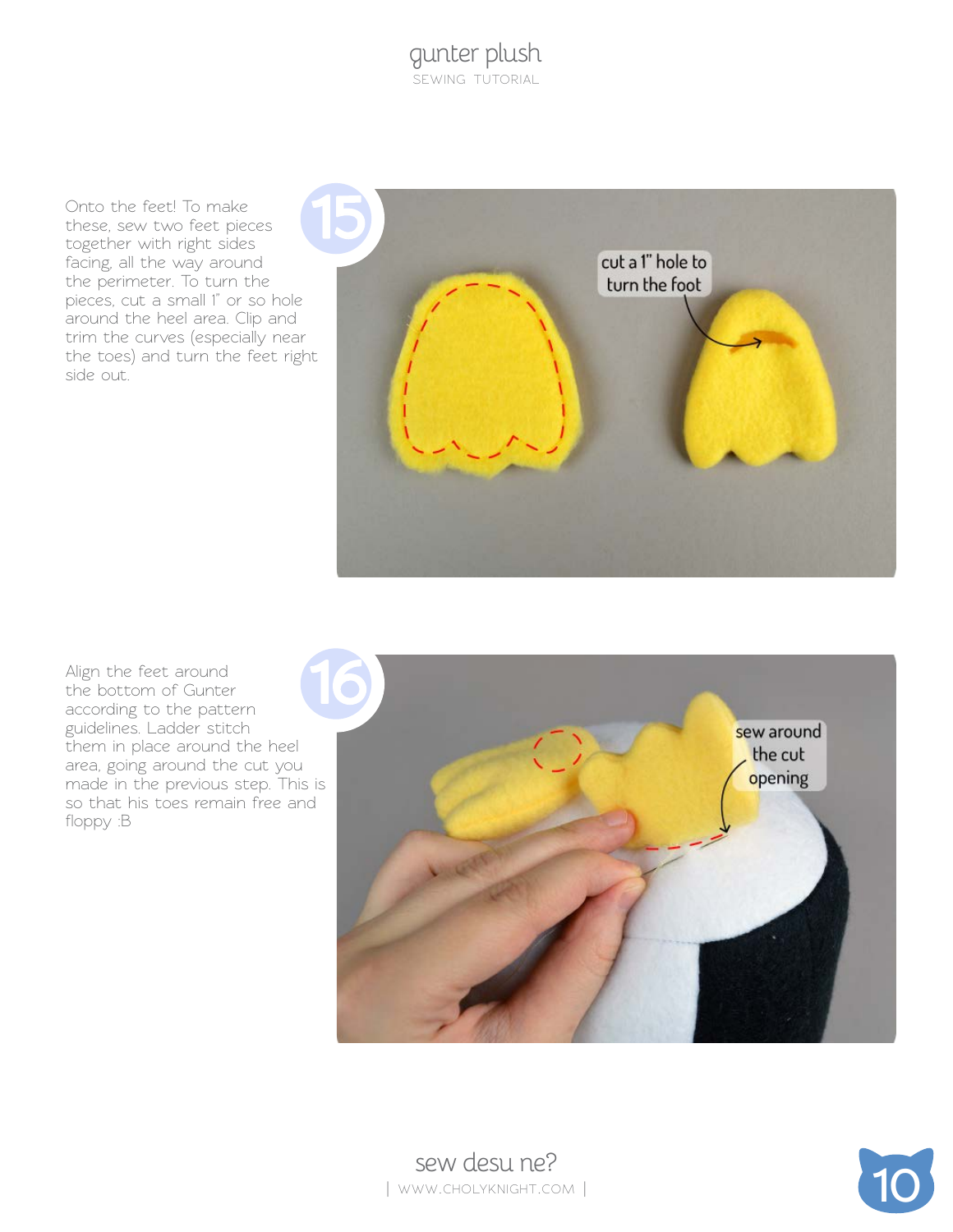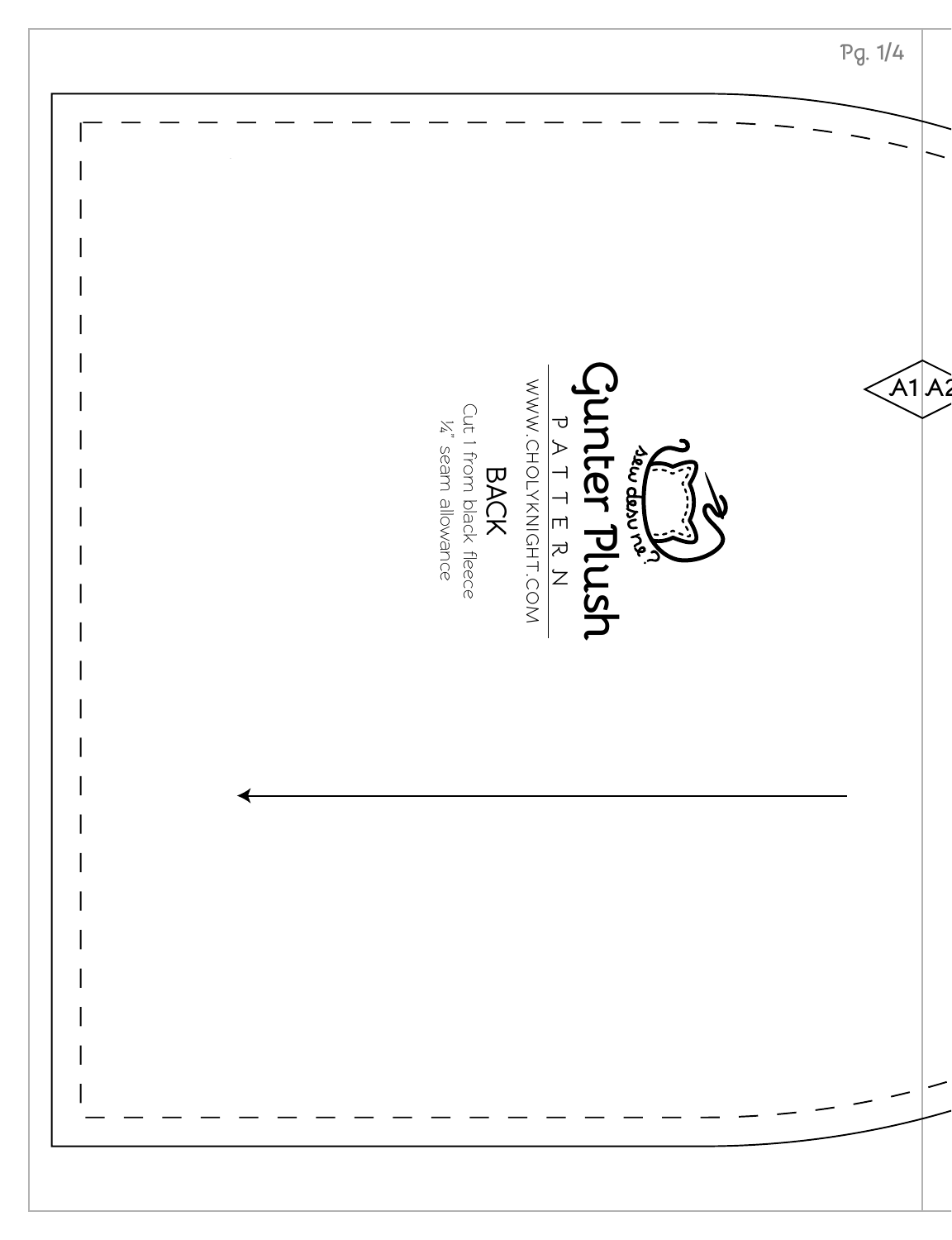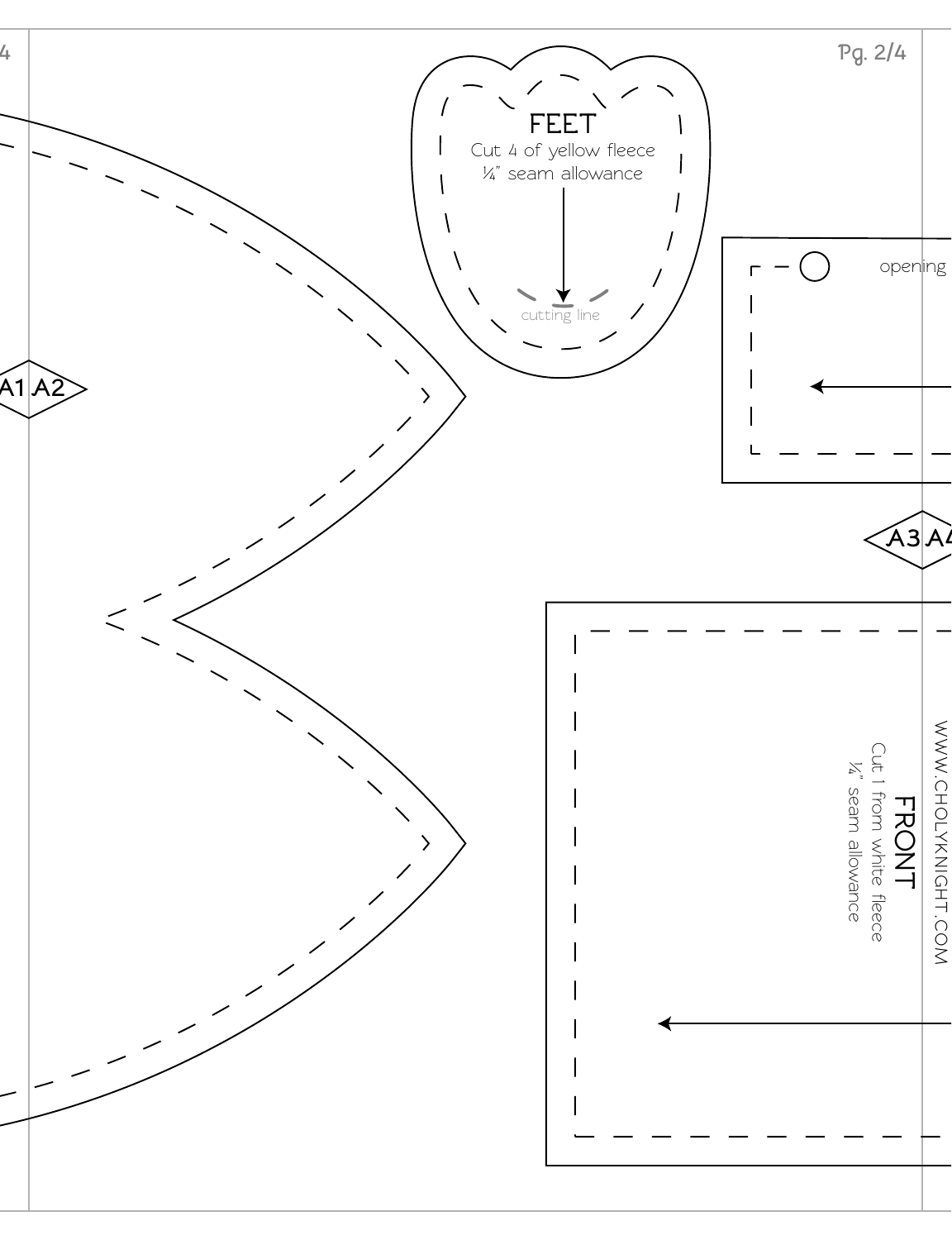